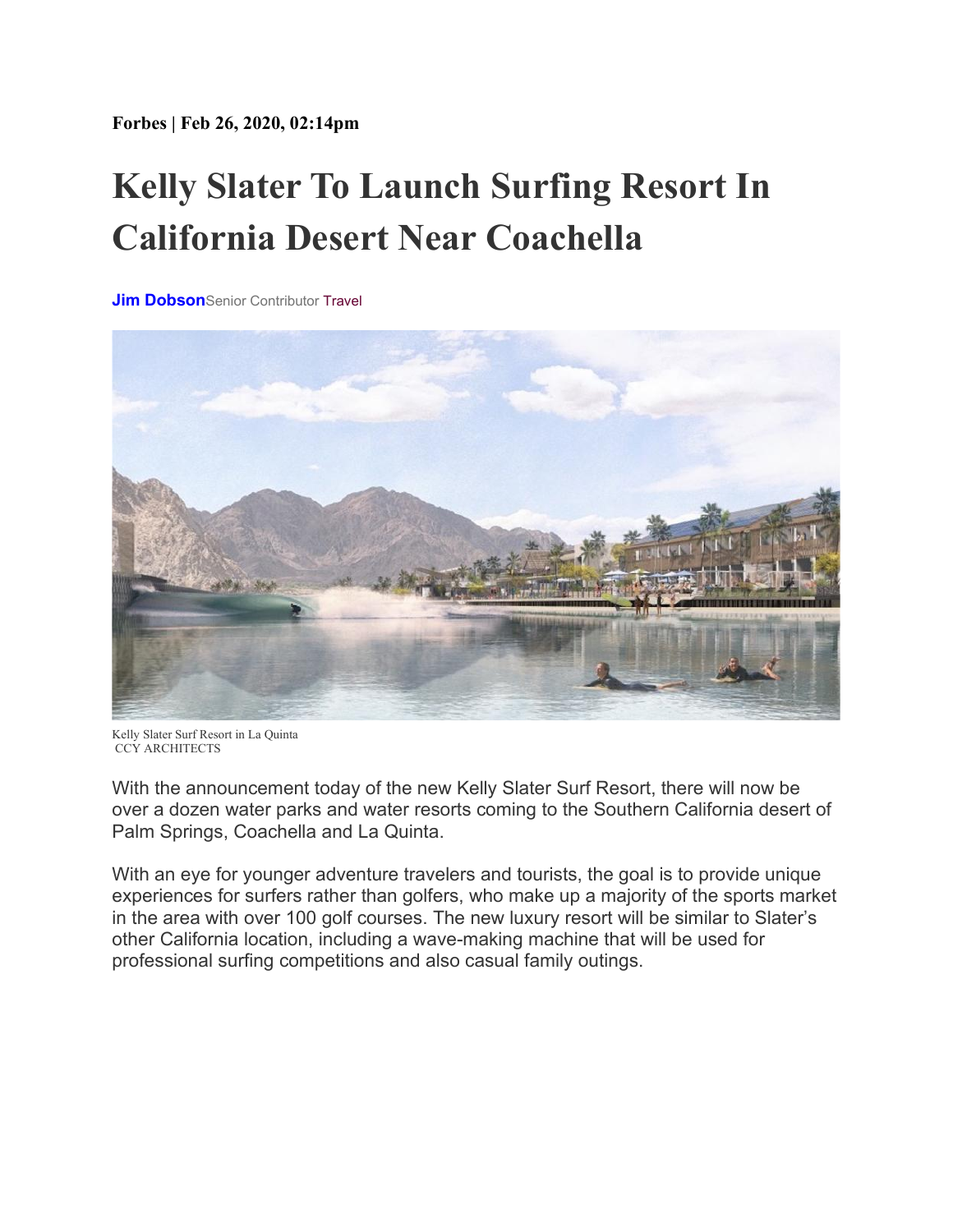

Kelly Slater Surf Ranch in Lemoore, CA, WORLD SURF LEAGUE VIA GETTY IMAGES

Located in the shadow of Coral Mountain, the \$200-million development will also offer up a 150-room luxury hotel, 600 private residences from \$1-\$5 million each and all within 400 acres in the La Quinta area, adjacent to the popular Coachella Valley Music Festival area. The 18-million gallon surfing lagoon will be created by [Kelly Slater Wave](http://www.kswaveco.com/)  [Co.,](http://www.kswaveco.com/) utilizing his creation of the largest open-barrel, man-made waves.

The developers Meriwether Cos. and Big Sky Wave also plan on integrating additional sporting attractions, including rock climbing, skateboarding, and extreme sports. The planned lagoons surrounding the property will also play host to SUP lovers and the futuristic new hydrofoil boards.



Kelly Slater at his Surf Ranch Pro in Lemoore, California. (Photo by Sean M. Haffey/Getty Images) GETTY IMAGES